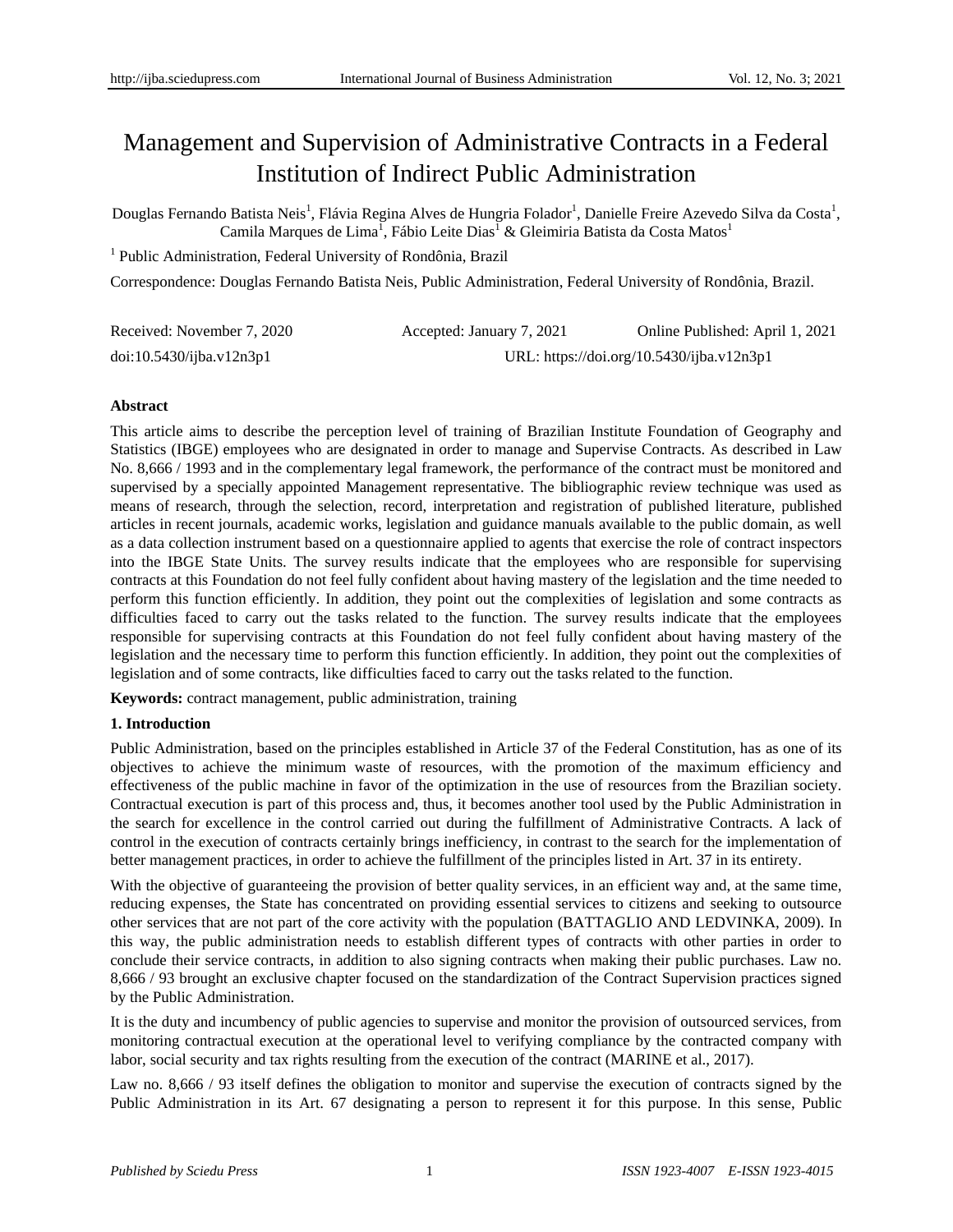Administration agents may come to accumulate this function, of contract surveyor, without prejudicing to their main function, often accumulating charges.

Art. 67. The execution of the contract must be monitored and supervised by a specially appointed Management representative, allowed to hire third parties to assist and subsidize it with information pertinent to this assignment.

§ 1 The Administration representative will record in his own record all occurrences related to the execution of the contract, determining what is necessary to regularize the observed absences or defects.

§ 2 The decisions and measures that go beyond the competence of the representative must be requested to his superiors in a timely manner for the adoption of the appropriate measures (Law n  $\degree$ 8.666 / 93).

In order to fulfill the contract surveyor's assignment with the required effectiveness demanded by the Public Administration, it must take into account the specific knowledge required by the agents who are responsible for monitoring and supervising contracts under Law No. 8.666 / 1993 (OLIVEIRA JUNIOR, 2016). In view of this scenario, the role of the management agent, to whom this function is assigned, has a fundamental importance for the objectives to be achieved efficiently and effectively.

The relevance of this research consists of the facts that the State seeks better management practices in order to achieve full transparency in the use of public resources and, in the social aspect, seeks to optimize the control of actions related to contracting and the effective fulfillment of contracts arising from these contracts, in order to demonstrate the effective allocation of public resources, so that society has the proper perception of the professionalism and commitment of the Public Administration to achieve such objectives, based on the employment of specialized, committed and competent agents to perform the tasks of contract management and supervision functions, as provided by Law No. 8.666 / 93.

In Brazil, Public Administration is divided into direct and indirect, according to Decree-Law 200/1967 and, while the first is centralized under the Presidency of the Republic and Ministries, indirect administration comprises entities with their own legal personality, such as Foundations, Municipalities, Public Companies, among others (MELLO, 2010). Among the institutions that make up the indirect Public Administration is IBGE (Brazilian Institute Foundation of Geography and Statistics), a foundation that is subject to the same Laws as the other civil agencies regarding to Public Management.

Brazilian Institute Foundation of Geography and Statistics (IBGE) is an entity of the federal public administration, linked to the Ministry of Economy and constitutes the main provider of data and information of the country, which meet the needs of the most diverse segments of civil society, as well as the federal, state and municipal government agencies. It consists of 27 State Units that are subordinate to four boards and two general coordinations: Executive Board (DE), Geoscience Board (DGC), Research Board (DPE), Informatics Board (DI), Documentation and Dissemination Center of Information (CDDI) and National School of Statistical Sciences (ENCE).

The Executive Board is divided into 4 Coordinations: Human Resources, Budget and Finances, Planning and Supervision, and Material Resources, where this last one is responsible for asset management, supply and shipping, engineering and fleet, as well as the purchase of goods and services. The contracts arising from these purchases are signed in the light of Law 8666/1993 and, at IBGE, by virtue of an internal regulatory instrument, the execution of the contract is supervised and monitored by employees specially designated for this task, called Contract Execution Manager and Contract Administrative Manager, who are appointed by the person responsible for the area that demanded the contract, to which the contract is linked, and appointed by the Executive Director (Resolution of Director Board - R. CD. No. 15/2005), by means of a Designation Ordinance and supervised by civil servants under the regulations of CRM Service Order (Coordination of Material Resources) no. 03/2017.

In order to guide this research, the following problem was established: What is the perception of training that IBGE civil servants have for the performance of their functions as Contract Surveyors, according to the provisions of Law No. 8.666 / 1993?

The general objective of this work is to analyze the level of qualification perception of IBGE civil servants designated for the Management and Supervision of Contracts, according to the provisions of Law No. 8.666 / 1993 and the complementary legal framework.

As specific objectives, this work aimed to identify possible difficulties faced by Contract Surveyors during the execution of tasks, given the current legal provisions, as well as to survey the main deficiencies related to training perceived by the participants with their experiences during the performance of the function, in order to comply with all legal requirements and with the efficiency provided for in Law No. 8.666 / 93.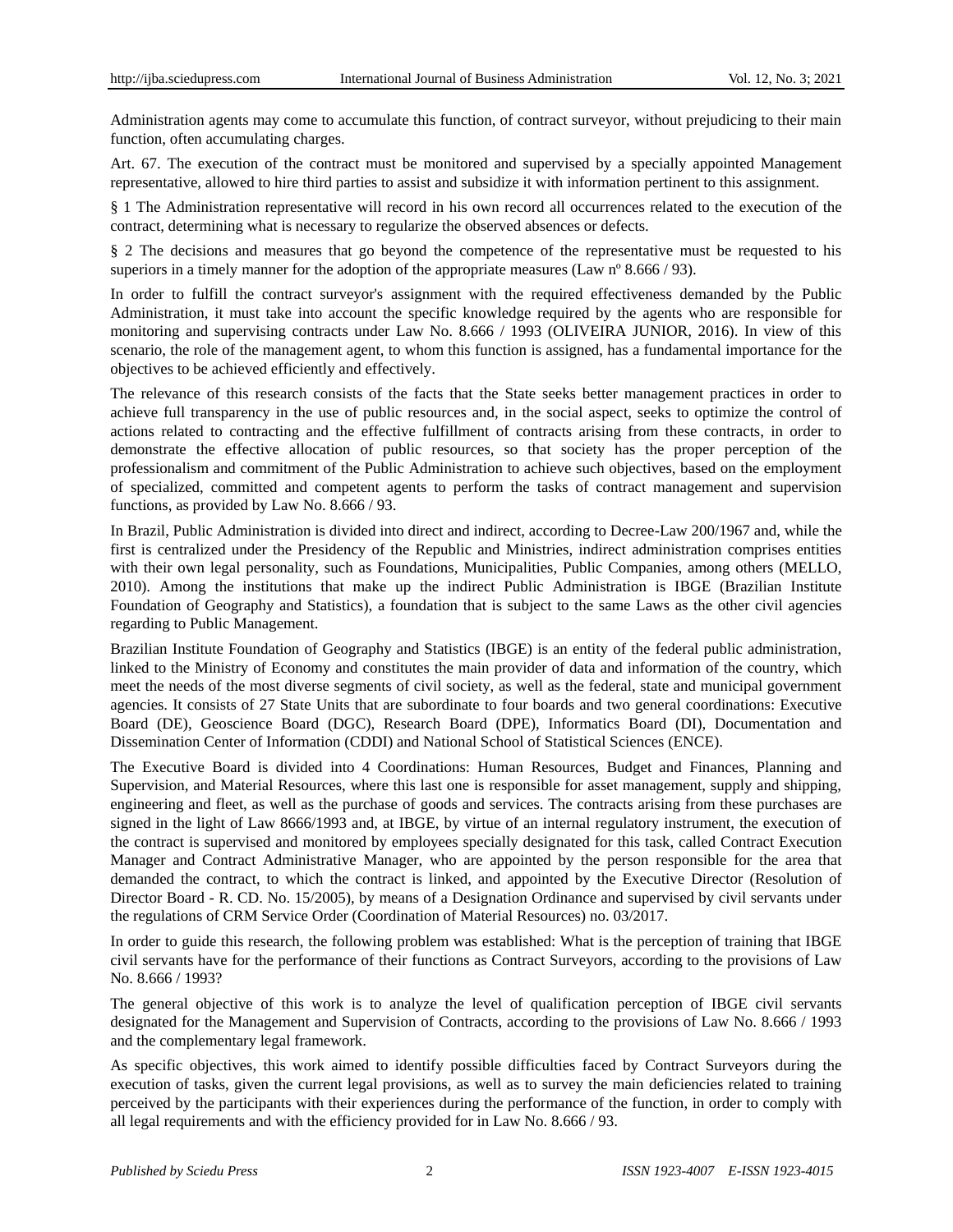In addition to this introduction, the article is structured as follows: theoretical framework, where the concepts of the current literature on management and inspection of administrative contracts were dealt with, as well as the main concepts involving public procurement in Brazil; then the methodology, containing the procedures adopted for the development of the research, the approach taken and the statistical parameters used; finally, the analysis and discussion of the results, concluding the present work through the topic of the conclusions and the contribution with the existing literature.

# **2. Literature Review**

In this topic, the main concepts and recent studies carried out in the area of Management and Supervision of Administrative Contracts will be discussed, based on an analysis of Administrative Contracts, Public Contracts, the specificities and exorbitant clauses that differentiate administrative contracts from Law Private contracts and, lastly, of Contract Management and Supervision and its application at Brazilian Institute Foundation of Geography and Statistics, an institution belonging to the Indirect Federal Public Administration.

# *2.1 Administrative Contracts in Indirect Administration*

Contract can be understood as a legal relationship established by an agreement of wills between the parties, in which they are obliged to each other with the provision of opposing obligations, that is, a form of peaceful composition of interests. For Public Administration, not all legal relationships established with third parties result from unilateral acts and, therefore, many of these relationships come from agreements of will between the Government and third parties (MELLO, 2010).

Administrative contracts work as an adjustment established between the parties, namely, Public Administration, acting in this capacity, and third parties, or only between administrative entities, submitted to the legal-administrative regime for the achievement of public interest objectives (MAZZA, 2015).

Although contracts are characteristically within the sphere of Private Law, this institute is also used by the Public Administration, either in its original form, through private contracts, or with necessary adaptations concerning public affairs, understood as administrative contracts (OLIVEIRA JUNIOR et al., 2016).

It is emphasized that the Public Administration, also with regard to the Management and Supervision of Contracts, the focus of this research, is governed by principles that must be permanently pursued in order to guide the work of the agents in charge of these tasks, as governed by the Federal Constitution 1988:

Art. 37 - The direct and indirect public administration of any of the Powers of the Union, the States, the Federal District and the Municipalities will obey the principles of legality, impersonality, morality, publicity and efficiency (BRASIL, 1988).

Thus, there are some peculiarities that govern administrative contracts, by virtue of rules and principles of Public Law that aim at the supremacy of the public interest over the private, using the precepts of Private Law only in a complementary way. It can be said, therefore, that the rules of Public Law overlap those of Private Law, not replacing or derogating from the private rules of Public Administration (OLIVEIRA JUNIORet al., 2016).

When it comes to Private Law, there is the broad and informal freedom in relation to contracting, with the exception of the provisions supported by Law. In contrast, when it comes to the Public Administration, it is subject to certain content limitations and the rigor of formal requirements, with the difference of being able to use the exorbitant clauses, a kind of administrative privileges, with regard to the fixation and alteration of clauses, including unilaterally in some cases, which the legislator understood as necessary to protect public interests (MELLO, 2010).

Tadelis (2012) emphasizes the importance of public procurement regulation as a mechanism that guarantees equal opportunities in competition, as well as protecting the public interest and promoting transparency. Also according to the author, such principles justify the existence of these mechanisms, such as those instituted by Law No. 8,666, of June 21, 1993, Brazilian Bidding Law, as in the case of the Federal Acquisition Regulations - FARs, American legislation, and in other countries, where the Public Administration uses regulations that purposely limit the forms of negotiation with the same objective.

## *2.2 Public Outsourcing and Its Effectiveness*

The outsourcing carried out by the Public Administration must occur through bidding processes, as prescribed in article 37 of the Constitution of the Federative Republic of Brazil and Law No. 8,666/93. The Bidding Law expresses that the Public Administration, in its contracting with third parties, in the execution of works and services, including advertising, disposals, permissions, leases and public purchases, a prior bidding must be made, with exceptions provided for in same legal regulation.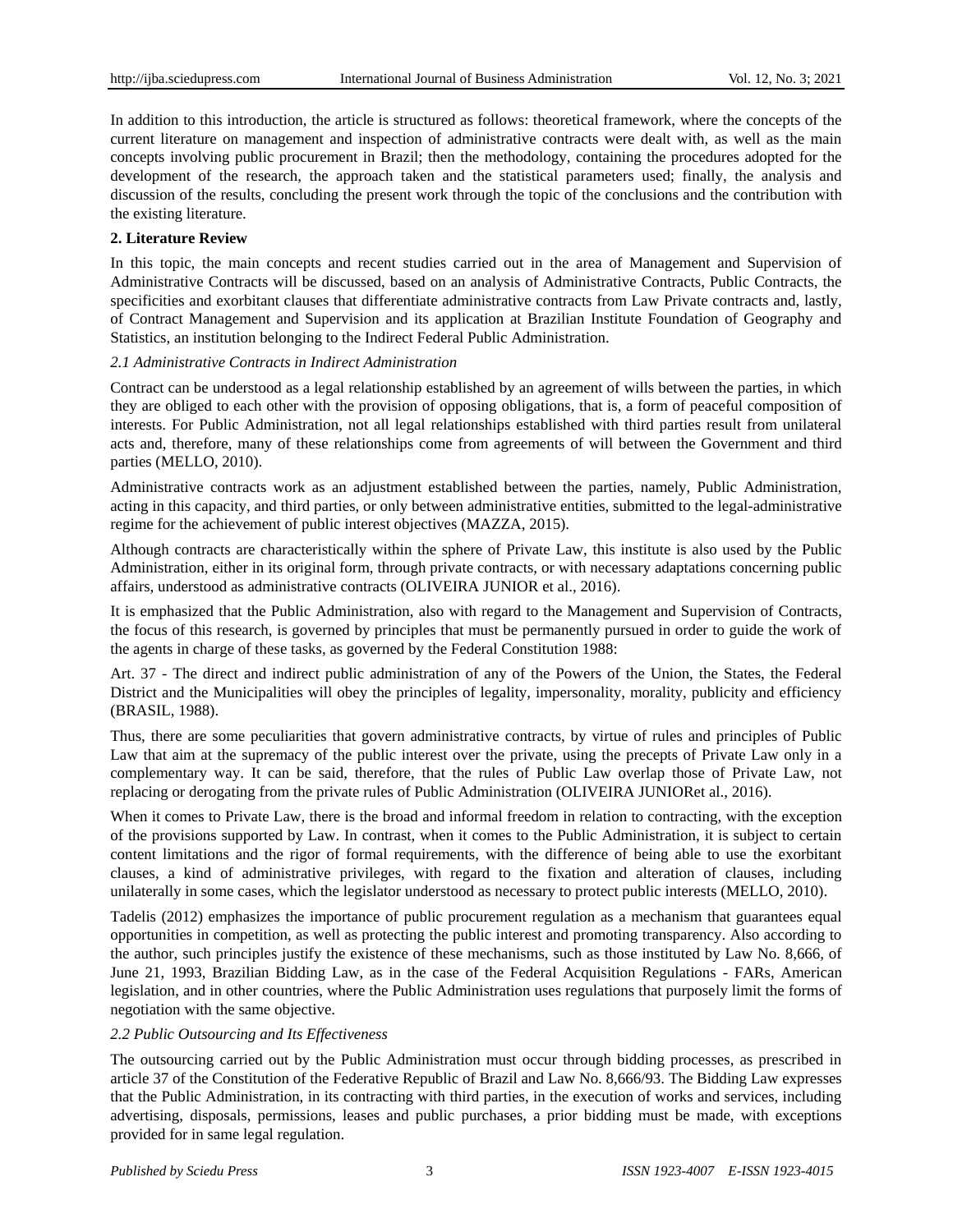For these exceptions, Law 8,666 / 93 allows some contracts to be carried out with no requirement or no bidding, according to the established criteria, according to the needs of the Management.

The State outsources in order to provide the various ways it needs as support to carry out its main activities, its core activities, and when secure at outsources to meet these demands, whether for different goods or services, it must be choosen the most advantageous proposal, allowing, however, wide competition, so that all suppliers that come to meet the qualification requirements are able to participate in the event.

#### According to Law No. 8.666 / 93:

Art. 2 - The works, services, including advertising, purchases, disposals, concessions, permissions and leases of the Public Administration, when contracted with third parties, will necessarily be preceded by a bidding process, except in the cases provided for in this Law.

Art. 3 - The bidding process is intended to guarantee the observance of the constitutional principle of isonomy, the selection of the most advantageous proposal for the administration and the promotion of sustainable national development and will be processed and judged in strict accordance with the basic principles of legality, impersonality, morality, equality, publicity, administrative probity, attachment to the summoning instrument, objective judgment and those related to them (BRASIL, 1993).

As it can be seen, Article 3 of Law 8,666 / 93 expresses the fundamental principles of public biddings, namely: legality; isonomy; impersonality; morality and administrative probity; publicity; link to the invitation to bid; objective judgment; speed; this last principle, enshrined by Law No. 10,520 of 2002 as one of the precepts that govern the biddings held in the trading session, aims to simplify procedures of excessive rigidity and inefficient formalities.

## *2.3 The Peculiarities and Exorbitant Clauses in Administrative Contracts*

After the bidding process, it is necessary to sign an administrative contract between the direct, indirect or foundational Public Administration and the supplier of the goods or services. However, according to Law 8,666 / 93, there are some exceptions, and the pact can be replaced by other skillful instruments, such as, letter of contract, note of commitment to expenditure, purchase authorization or order to perform services.

With regard to Administrative Contracts, the pre-established conditions "subject to changeable public interest impositions", identifying an important institute present in these contracts, as it refers to the supremacy of the public interest over the private, so that in a contract with the Public Administration there is the presence of so-called exorbitant clauses, which are prerogatives that favor the Administration, based, precisely, on the public interest they protect (MELLO, 2010).

Due to the term of validity of the contracts for the provision of continued services of indirect execution with exclusive dedication of labor, these are the most likely to use the exorbitant clauses, alien to the Private Law institutes, as already expressed. However, they also integrate the types of Administrative Contracts because they are endowed with public interest. They are not clauses that aim to give the Public Administration exceptional powers, but rather to protect the supremacy of the public interest over the private interest (ZUCOLOTO, 2019).

Under Law No. 8,666 / 93, the exorbitant clauses:

Art. 58 - The legal regime of administrative contracts established by this Law gives the Administration, in relation to them, the prerogative of:

I - modify them, unilaterally, to better suit the purposes of public interest, respecting the contractor's rights;

II - terminate them, unilaterally, in the cases specified in item I of art. 79 of this Law;

III - supervise their execution;

IV - apply sanctions motivated by the total or partial non-execution of the adjustment;

V - in the case of essential services, provisionally occupy movable, immovable, personal and services related to the object of the contract, in the event of the need to safeguard administrative determination of contractual absences by the contractor, as well as in the event of termination of the administrative contract.

§1º The economic, financial and monetary clauses of the administrative contracts cannot be changed without the prior agreement of the contractor.

§2º In the event of item I of this article, the economic and financial clauses of the contract must be revised in order to maintain the contractual balance.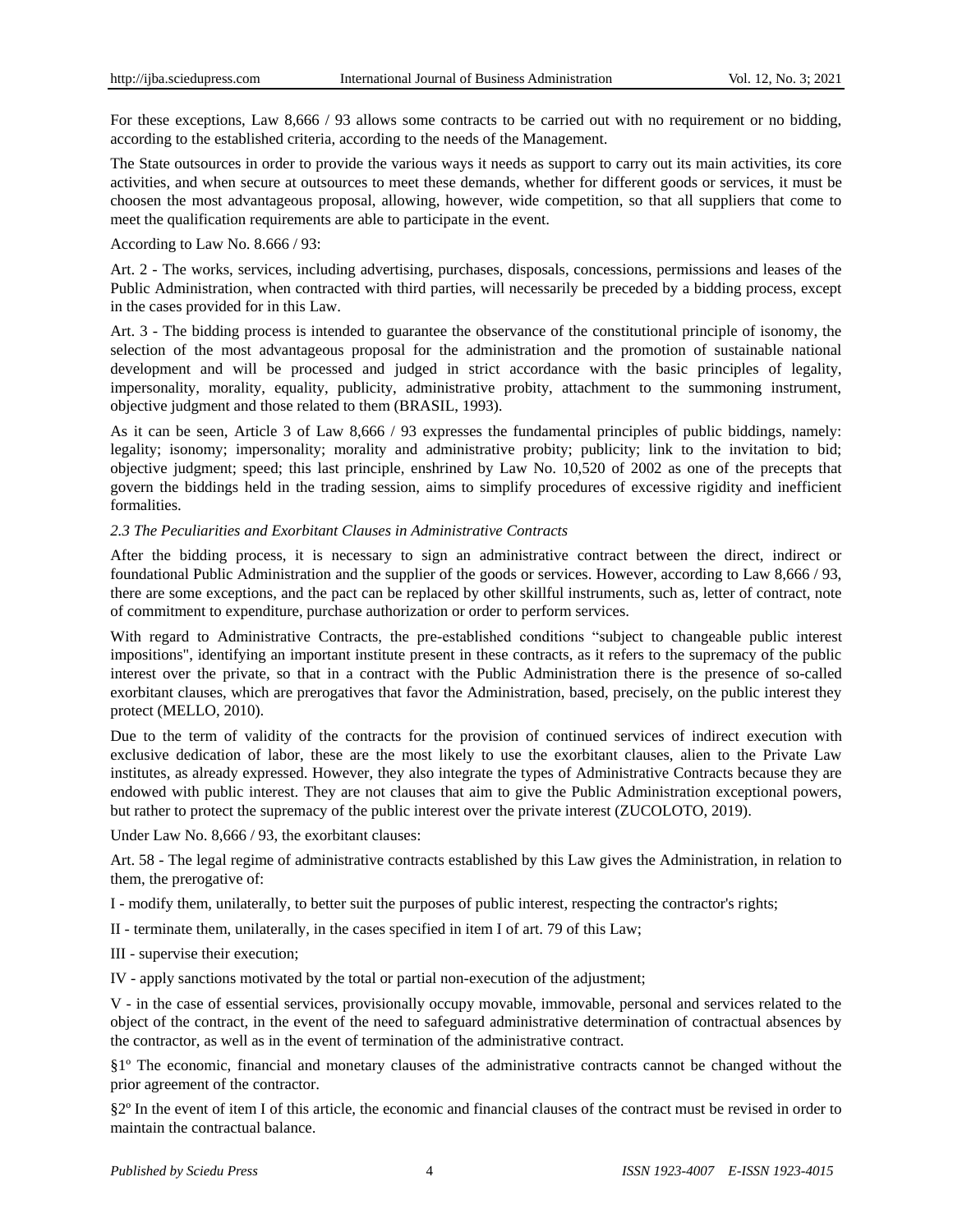Art. 59 - The declaration of nullity of the administrative contract operates retroactively preventing the legal effects that it, ordinarily, should produce, in addition to dismantling those already produced.

Single paragraph. The nullity does not release the Administration from the duty to indemnify the contractor for what he has performed until the date on which it is declared and for other losses regularly proven, as long as it is not imputable to him, promoting the responsibility of those who caused him (BRASIL, 1993).

In the presented scenario, therefore, Public Administration agents, designated as contract surveyors, must have full capacity and knowledge of the entire regulatory framework that guides the application of the planned institutes, with a view to enforcing the aforementioned Public Administration principles previously and, for that, they must be properly trained to fulfill this function. These agents are the tools of the Administration to ensure that the objectives of Public Management are fully achieved and the principles are respected, so that the resources of Brazilian society are applied in an efficient, effective and a successful manner. The importance of public agents in acting as Contracts Surveyors has already been addressed previously and at this point the specific emphasis of Art. 67

## *2.4 Management and Supervision of Contracts at IBGE and Their Application*

The "supervision of contracts" is an activity carried out by the public administration that aims to control, monitor and inspect the faithful fulfillment of the obligations assumed by the contracting parties. Therefore, it must be guided by principles of efficiency, effectiveness and successfulness, in addition to the other principles that govern public administration, in order to ensure that the execution of the contract occurs with quality and in compliance with the current legislation.

In order to standardize the management and supervision of IBGE contracts, in 2010 a contract supervision manual was created, which aims to help the contract surveyors at IBGE to carry out their activities seriously and consistently, in a minimally parameterized and transparently.

The manual was created based on R. CD. no. 15/2005, which establishes a system for the supervision, monitoring and management of contracts for continuing services and those for supplying future obligations, which establishes the obligations of administrative surveyors and the execution of contracts, as well as establishing that surveyors must have total knowledge of the contract by which it will be tax.

Art. 2 - All contracts under the responsibility of the IBGE Units must be accompanied by administrative surveyors and supervised by execution surveyors, designated through the Executive Director's Ordinance and published in a Service Bulletin. (R. CD. Nº15/2005)

For the purpose of recording the monitoring, supervision and evaluation of contracts, IBGE instituted the Contract Supervision System, available on the organ's intranet page, through the CRM Service Order No. 03/2017, where the surveyors must make the records in 03 (three) stages, to know:

Art. 2 - The records in the Supervision System are subdivided into 03 (three) stages:

1st stage - Entry: process, contract and manager data, which will be automatically filled in with the information registered in the Contract System - SDA, and in the case of labor contracts, information from third parties;

2nd stage - Occurrence: report of contractual occurrences accompanied by the Administrative and Executive Managers, for the adoption of timely measures in cases of default;

3rd stage - Evaluation: monitoring by the Administrative Manager regarding the initial and periodic evaluations, social security, labor and regularity obligations and, also, by the Executive Manager regarding the provision of services;

Thus, from these presented standards, we can have the exact notion of what the execution of this task represents for a designated server and all the responsibility that falls on him.

## **3. Methodology**

Regarding the used methods in order to achieve the proposed objectives, a deductive approach, of a mixed method nature, was used in order to understand and describe the meaning that participants attribute to a given problem from the application of the data collection (CRESWELL, 2010). The bibliographic review technique was used as a means of research, through the selection, record, interpretation and registration of published works, published articles in recent journals, academic works, legislation and guidance manuals available to the public domain, as well as a data collection instrument based on a questionnaire applied to agents who exercise the role of contract surveyors in the IBGE State Units.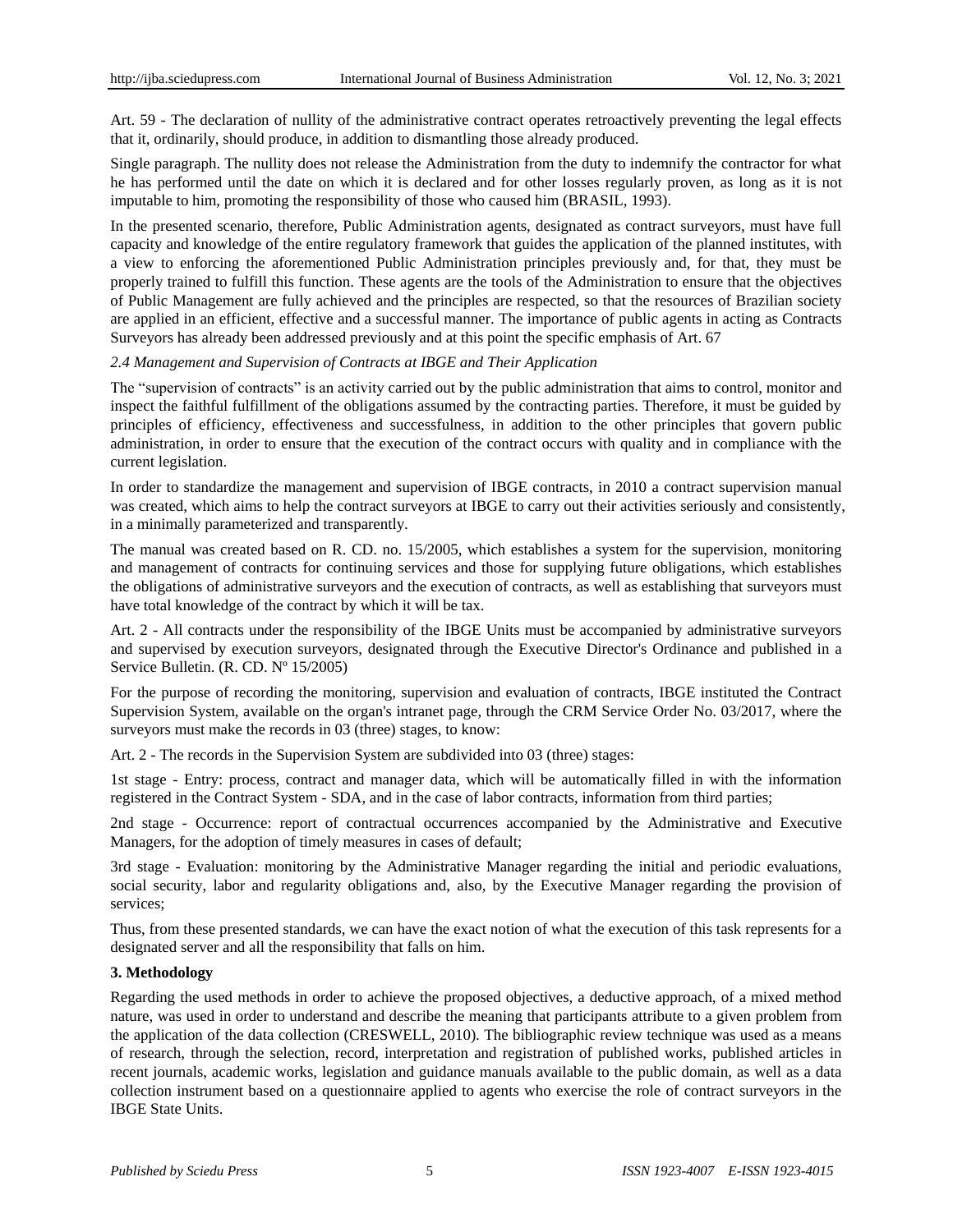All contract surveyors, both administrative and execution, are appointed through Ordinances, that is, everyone has full knowledge of their function. The questionnaires were applied with these servers in order to verify the applicability of the CRM Service Order No. 03/2017, in 2018, and the perception of the servers regarding the performance of the contract surveyor.

The data collection instrument was adapted, using as a base Zucoloto (2019) and Neis e Silva's (2020) questionnaires, being performed an adaptation of the original questionnaire, relevant the objectives of this work, modifying the format in questions for assertions. It also included new assertions aligned with the established objectives and, for its application, the 5-point Likert scale was used, with a total of 16 statements.

The Likert scale, as used in this research, aims to obtain the measures of attitudes of the agents designated to perform the tasks of Contract Surveyor, in view of the complexity of the activities that comprise this function, as exposed.

The Likert scale is a balanced comparison scale, with an odd number of categories and a neutral position. Named after its creator, Rensis Likert, the Likert scale requires respondents to indicate a degree of agreement or disagreement with each of a series of statements about stimulus objects. Generally, each item on the scale has five response categories, ranging from "totally disagree" to "totally agree" (MALHOTRA, 2012); so it was like that the scale was used in this research.

Adaptations were made from sections III and IV of the data collection instrument by Zucoloto (2019), and inclusion of assertions in the light of the theory studied, it was obtained the data collection instrument to be submitted to research participants, agents responsible for supervision contracts at IBGE, as shown in Table 1.

| <b>Assertive</b> | Zucoloto's original questionnaire (2019)                                                                                                                                                                                                                                              | Questionnaire adapted for<br>this research                                                                                                           |
|------------------|---------------------------------------------------------------------------------------------------------------------------------------------------------------------------------------------------------------------------------------------------------------------------------------|------------------------------------------------------------------------------------------------------------------------------------------------------|
| Q <sub>2</sub>   | In your opinion, how do you evaluate the time you had or have in<br>the supervision of outsourced service contracts to carry out the<br>supervision in an efficient manner?                                                                                                           | The time I have for the<br>supervision of contracts is<br>sufficient to carry out the<br>task efficiently.                                           |
| Q <sub>1</sub>   | Previously or during the inspection, did you receive training and<br>improvement for the performance of supervision of outsourced<br>service contracts?                                                                                                                               | I believe I have received<br>enough<br>training<br>and<br>improvement to perform the<br>function<br>of<br>contract<br>surveyor.                      |
| Q <sub>5</sub>   | In your opinion, was your knowledge or is it sufficient to carry out<br>the duties of supervising outsourced service contracts?                                                                                                                                                       | I have full control over the<br>duties of Contract Surveyor.                                                                                         |
| Q13              | In your opinion, was your mastery of the legislation pertaining to<br>outsourced service contracts, in an inclusive manner, Law No.<br>8.666 of 1993 and Normative Instruction No. 05 of 2017 or is it<br>sufficient to carry out the supervision of outsourced service<br>contracts? | $\mathbf{I}$<br>have<br>mastered<br>the<br>legislation<br>pertaining<br>to<br>administrative<br>contracts,<br>particularly Law No. 8,666<br>of 1993. |
| Q14              | In your opinion, was your mastery of the legislation pertaining to<br>outsourced service contracts, in an inclusive manner, Law No.<br>8.666 of 1993 and Normative Instruction No. 05 of 2017 or is it<br>sufficient to carry out the supervision of outsourced service<br>contracts? | I have mastered the rules<br>contained in R. CD no.<br>15/2005 and CRM Service<br>Order no. 03/2017.                                                 |
|                  | Other questions (assertive)                                                                                                                                                                                                                                                           |                                                                                                                                                      |
| Q <sub>3</sub>   | In my State Unit, there are enough servers to supervise the contracts in force so as not to overload<br>any server.                                                                                                                                                                   |                                                                                                                                                      |
| Q4               | I have always accumulated the function of Contract Surveyor with another function in my Unit.                                                                                                                                                                                         |                                                                                                                                                      |
| Q <sub>6</sub>   | In my State Unit, the choice by the surveyor of each contract is made based on the technical<br>knowledge of the server who will be appointed to do so                                                                                                                                |                                                                                                                                                      |
| Q7               | My knowledge is sufficient to carry out contract supervision duties efficiently.                                                                                                                                                                                                      |                                                                                                                                                      |

Table 1. Data collection instrument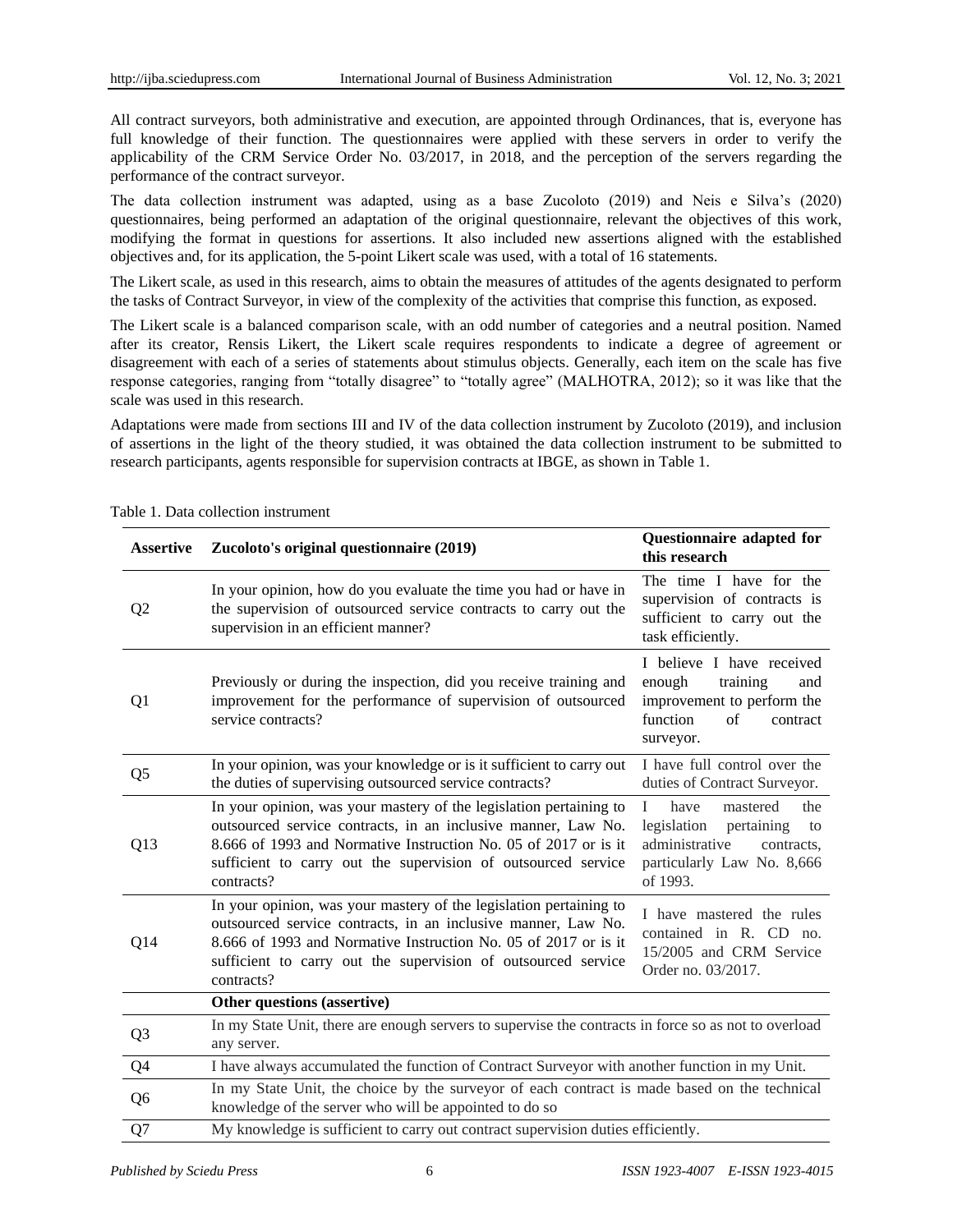| Q8             | The monthly procedures pertinent to the supervision of contracts are, in fact, performed by the<br>ordained server.                                                                                                                                    |
|----------------|--------------------------------------------------------------------------------------------------------------------------------------------------------------------------------------------------------------------------------------------------------|
| Q <sub>9</sub> | The legislation dealing with the performance of the Contracts Surveyor function is broad and<br>complex.                                                                                                                                               |
| Q10            | There are types of contracts that are more complex to supervise than others.                                                                                                                                                                           |
| Q11            | "Exorbitant clauses are prerogatives that favor the Administration, based, precisely, on the public<br>interest that they protect" (ZUCOLOTO, 2019). I am fully aware of the Exorbitant Clauses of<br>Administrative Contracts.                        |
| Q12            | During the execution of the supervision of contracts, I had difficulties to perform some tasks<br>related to the function.                                                                                                                             |
| Q15            | During the execution of the supervision of contracts, I felt full confidence to carry out the tasks<br>related to the function.                                                                                                                        |
| Q16            | As contract surveyor, when I identified partial non-performance of the contract, I always took the<br>appropriate measures, according to the legislation, as well as inserting the relevant information in<br>the IBGE's contract superviosion system. |

Source: Elaborated by the authors, adapted from Zucoloto (2019) and Neis e Silva (2020).

In addition to the statements adapted from the aforementioned work, other issues related to the theme and the execution of Contract Supervision by the responsible agents, according to the theory studied, were included for the elaboration of the final data collection instrument used in this research. As options for responses, all statements used the 5-point Likert scale. The results obtained were tabulated using the Software SPSS v. 24. and for the analyzes, the parameters of descriptive statistics were applied, using the mean and Ranking Mrhodium (RM).

Using the RM, according to the responses of the data collection instrument submitted to the participants, and the respective frequencies of responses, the weighted average for each statement was calculated from the statistical parameters:

 $RM =$ 

Formula used to calculate the Average Ranking:

RMAverage Ranking;

 $f_i$ Observed frequency of each response for each attribute;

 $v_i$ Scale value (from 1 to 5);

nSample value;

Where:

After its elaboration, the data collection instrument was subjected to a previous reliability test, being sent to 5 respondents, and it was found that the questions showed the ability to obtain the results according to the objectives proposed by this study. For Malhotra (2012), the alpha coefficient, or Cronbach's alpha, is the average of all fifty-fifty coefficients that result from the different ways of dividing the scale items. This coefficient varies from 0 to 1, and a value equal to or less than 0.6 can indicate unsatisfactory internal consistency reliability. Therefore, the greater the result obtained for the alpha coefficient, the greater the reliability of the data collection instrument in obtaining the intended data. SPSS v software was used. 24 to calculate the alpha coefficient, obtaining the value of 0.7867, as shown in Table 2 below:

Table 2. Reliability statistics for the pre-test

| <b>Statistics of reliability</b> |                      |
|----------------------------------|----------------------|
| CronbachAlpha's                  | Number of assertives |
| 07867                            | 16                   |

Source: Prepared by the authors.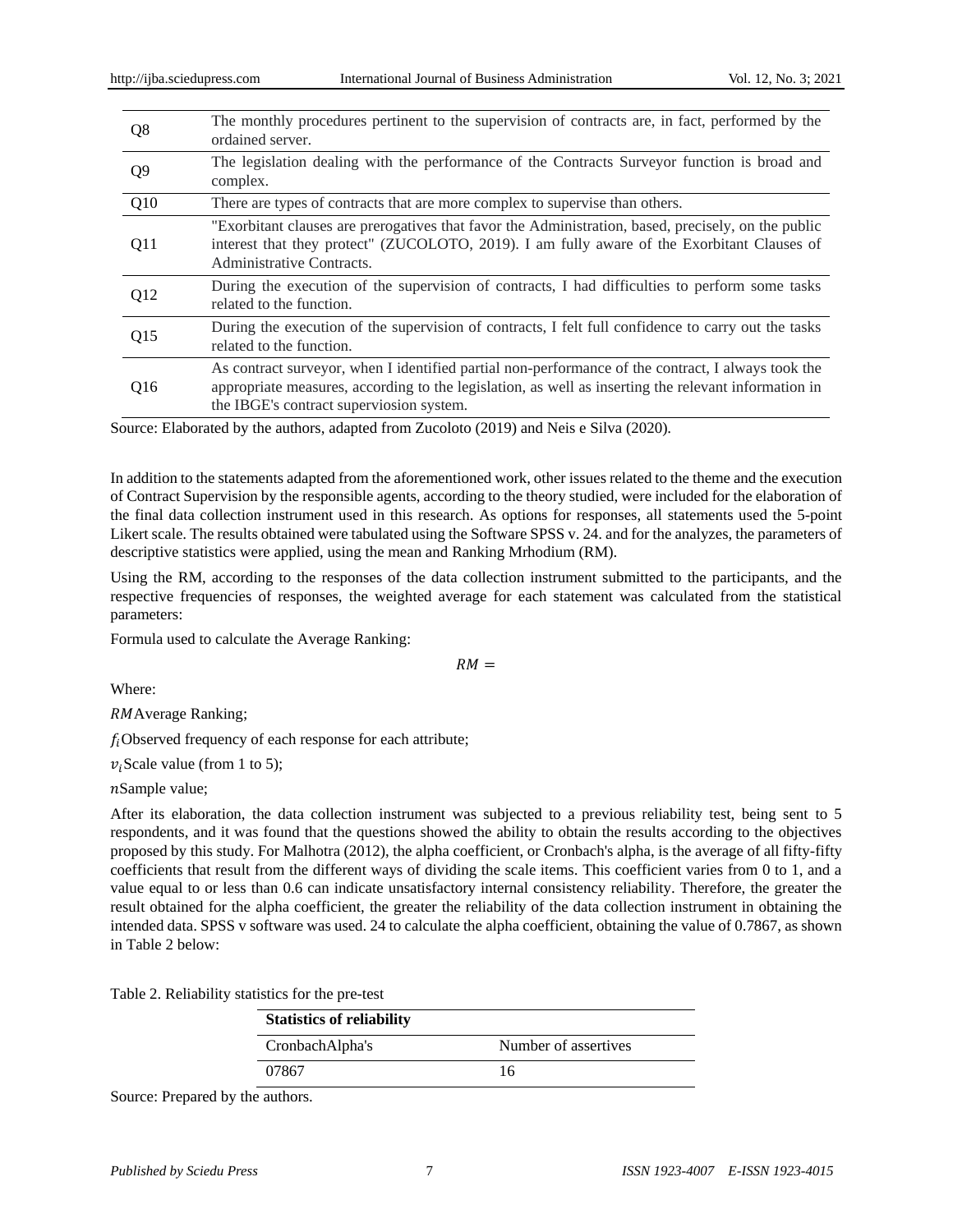After performing the previous test and verifying the validity and reliability of the data collection instrument, it was submitted to a total of 30 respondents, all agents responsible for the function of supervising contracts at IBGE.

## **4. Data Analysis and Discussion**

The next step is the presentation of the analysis of the results obtained with the application of the data collection instrument, of the demonstration of the validity and reliability of the constructs, based on the statistical calculations used, performing the representation of the tabulation of the collected data and, later, the discussion of the results is presented, in the light of the theoretical framework of this research.

# *4.1 Analysis of Results*

After sending the data collection instrument to the 30 agents participating in the research and obtaining the respective answers, the alpha coefficient was calculated again, Cronbach's Alpha, in the same way exposed for the previous reliability test, but this time with the total number of respondents, obtaining a value of 0.7417.

Thus, it was found that the data collection instrument proved to be valid and reliable. In addition, the coefficient for each statement was calculated, so that it was possible to observe the reliability of each construct.

The Table 3 contains the results obtained with the calculation of the coefficient value after obtaining the answers for each statement of the data collection instrument. In the same way used in the previous test and for the complete data collection instrument, the SPSS v. 24 software was used to perform the calculations for each statement.

With the Cronbach's Alpha value obtained for each statement, it was found that all of them obtained values greater than 0.6, corroborating the feasibility and reliability of the data collection instrument used.

| <b>Variable</b> | <b>Alpha Value</b> |  |
|-----------------|--------------------|--|
| Q1              | 0.9953             |  |
| Q2              | 0.9952             |  |
| Q <sub>3</sub>  | 0.9952             |  |
| Q4              | 0.9955             |  |
| Q <sub>5</sub>  | 0.9950             |  |
| Q <sub>6</sub>  | 0.9957             |  |
| Q7              | 0.9951             |  |
| Q8              | 0.9949             |  |
| Q <sub>9</sub>  | 0.9951             |  |
| Q10             | 0.9958             |  |
| Q11             | 0.9949             |  |
| Q12             | 0.9951             |  |
| Q13             | 0.9949             |  |
| Q14             | 0.9952             |  |
| Q15             | 0.9956             |  |
| Q16             | 0.9949             |  |

Table 3. Reliability statistics for each statement

Source: Prepared by the authors.

In order to analyze each statement, the Average Ranking for each one was calculated, based on the answers obtained, reaching the results as shown in Table 4. Each column represents an assertion, from Q1 to Q16, and the lines represent the Average Ranking obtained for each question.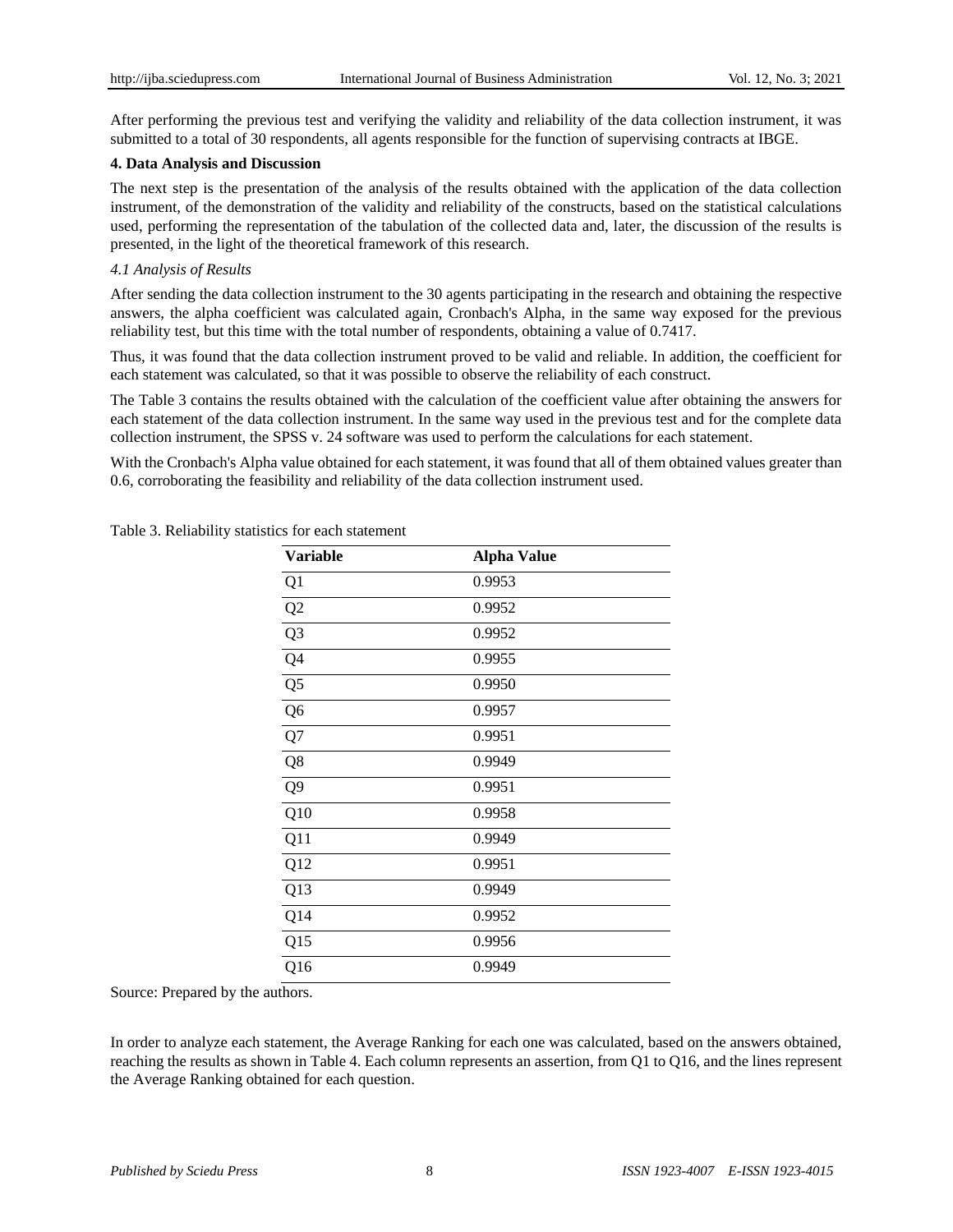#### Table 4. Average ranking of each statement

| <b>Average Ranking</b> |      |
|------------------------|------|
| Q1                     | 2.53 |
| Q2                     | 2.63 |
| Q <sub>3</sub>         | 2.67 |
| Q <sub>4</sub>         | 4.63 |
| Q <sub>5</sub>         | 2.97 |
| Q <sub>6</sub>         | 2.13 |
| Q7                     | 2.77 |
| Q8                     | 3.53 |
| Q <sub>9</sub>         | 4.27 |
| Q10                    | 4.87 |
| Q11                    | 3.20 |
| Q12                    | 4.17 |
| Q13                    | 3.77 |
| Q14                    | 2.67 |
| Q15                    | 2.23 |
| Q16                    | 3.53 |

Source: Prepared by the authors.

Based on the values obtained for the demonstrated reliability statistics and for the average ranking of each statement, the results are discussed in order to achieve the general and specific objectives proposed by this research.

Through the analysis of the results obtained for the average ranking of the assertions with a focus on the defined objectives, we will describe difficulties encountered and deficiencies related to training in the perception of the organization's employees.

It was verified with the obtained result for the assertion Q1, that the IBGE agents responsible for the supervision of the contracts, for the most part, believe that they have not received sufficient training and improvement, which corroborates with the results of Q5 and Q7, which indicate that respondents do not believe they have mastery over the duties of a contract surveyor and neither do they have sufficient knowledge to perform tasks efficiently. It is also verified that the respondents, despite believing they have the necessary knowledge about Law No. 8,666 / 93, do not have mastery of the internal normative instruments related to the supervision of contracts.

All of these results are consistent with the result obtained for statement Q15, which demonstrates the agents' lack of confidence in carrying out the tasks relevant to the function, thus pointing to the need for periodic professional development programs to be developed by the agency itself, include the entire staff of tax agents, aiming at better preparation for the performance of their duties.

It is also possible to observe, from the high level of agreement in statement Q4, that respondents in general accumulate the function of surveyor with other functions in their units. Corroborating this result, it can be seen in Q2 and Q3, that the respondents believe they do not have time to exercise the function of contract surveyor efficiently, as well as that there are not enough servers in the IBGE State Units to perform the function.

The accumulation of functions added to the insufficiency of servers to inspect the institution's contracts in order not to overload any server certainly make it difficult for them to perform the tasks with the desired efficiency. These results are consistent with those found by Zucoloto (2019) and Neis e Silva (2020), who analyzed the perception of contract surveyors in a Higher Education Institution and in a Military Institution, respectively.

The result of the average ranking of assertion Q12 shows that respondents find it difficult to perform tasks related to function. This result corroborates with the result of the statement Q10, which indicates a high level of agreement by the respondents on the perception that some contracts are more complex to be inspected than others, as well as with the result obtained for Q9, which shows that the surveyors consider the legislation which deals with broad and complex contract enforcement. This may be due to the lack of specialization or deepening in certain types of contracts, since the surveyors of these are not chosen according to the technical knowledge about the object of the contract to be supervised,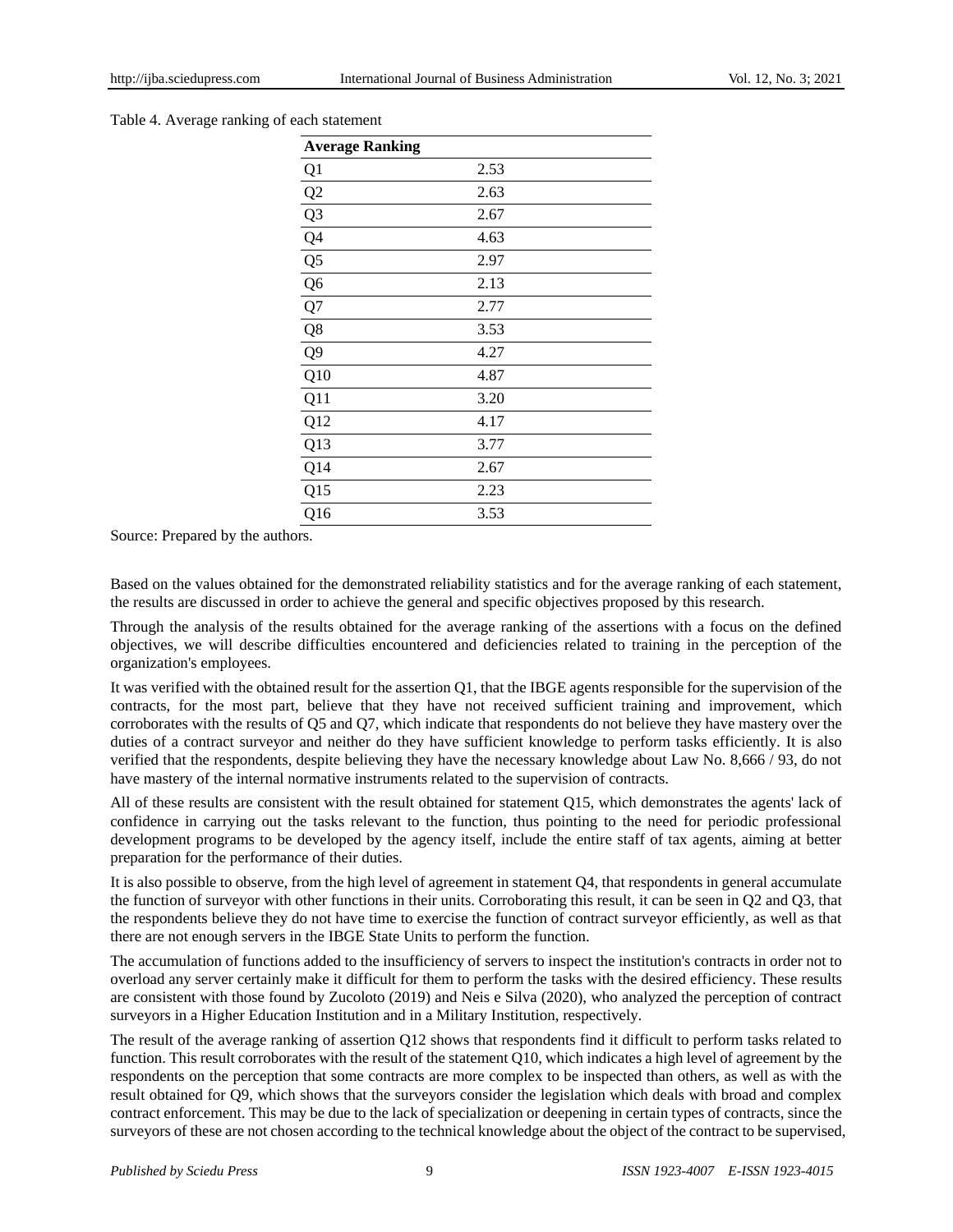as can be verified with the result obtained in the statement Q6. As noted in the research by Neis and Silva (2020), the distributions of the contracts by affinity with the surveyor functions would be more appropriate.

As for the partial non-execution of contracts, the results of assertion Q16 indicate that the civil servants reported adopting the appropriate measures in accordance with the legislation, as well as inserting the information in the IBGE's contract supervision system. In this statement, the respondents indicated that they have a good ethical perception in relation to their functional duty and their assignment as public procurement surveyor.

# **5. Conclusions**

Efficiency is one of the principles established by the Federal Constitution and optimizing the use of resources from Brazilian society is a way to achieve this efficiency.

The Public Administration, due to the contracting of outsourced and essential services and also the purchase of goods, has several types of contracts with other parties. And these need to be monitored and supervised in order to avoid wastes or non-compliance with the agreed obligations.

This research sought to show the concepts and recent studies carried out in the area of Management and Supervision of Administrative Contracts and their application at Brazilian Institute Foundation of Geography and Statistics - IBGE.

The research showed that a contract is a legal relationship by an agreement of wills between the parties and, for the Public Administration, many of these relationships come from agreements of will between the Public Power and third parties. In Public Administration, contracts are signed as a result of bidding processes, which are carried out in order to choose the most advantageous proposal through a wide competition between suppliers.

However, administrative contracts have prerogatives that favor the Administration, based on the public interest, such as the possibility of unilateral amendment of the contract by the Administration, its unilateral termination, the supervision of the contract, the possibility of applying penalties for non-performance. These are called exorbitant clauses.

Law 8,666 / 1993, in its art. 67, says that the execution of the contract must be monitored and supervised by a specially appointed Management representative. For this, it is of fundamental importance that this representative has full knowledge of his role as supervisor, as well as the relevant legislation.

The supervision of IBGE contracts is governed by a manual that was instituted in 2010 with the objective of contributing so that contract surveyors could exercise their activities seriously and consistently, in a minimally parameterized and transparent manner. And, for the purposes of registering the monitoring, supervision and evaluation of contracts, IBGE instituted the Contract Supervision System, available on the organ's intranet page, through the CRM Service Order No. 03/2017.

As a corollary of the research, it was possible to verify that the civil servants responsible for the supervision of contracts in this Foundation consider that they have a certain mastery of the current legislation, but still do not feel fully confident about having the necessary knowledge about the duties of the function, not even the necessary time to perform this function efficiently. The complexity of the legislation and some contracts were also indicated as difficulties faced by surveyors, pointing to the need for better training of these professionals.

Therefore, the general objective of the research was achieved, where it was possible to obtain information regarding the level of perception of the training of the employees designated for the Supervision of contracts in this public institution of the indirect administration. Through the data collection instrument, responses were obtained that demonstrated the existence of difficulties in mastering, training and in carrying out the duties of contract inspection.

Other difficulties considered by agents during the supervision of contracts are the time, the accumulation of functions, the complexity of the matter, the lack of servers for this task, culminating in the choice of the server due to availability and not due to his knowledge, resulting in a decrease in confidence in the full accomplishment of tasks. Regarding the training to perform the tasks, it is noticed that the unavailability and lack of time to train are contributing factors for the low notion of full knowledge of the legislation used in the exercise of inspection activities.

As the main contribution to the currently existing literature, the confirmation of the importance of the perception of training that contract surveyors must have, as they are aware of their attributions according to the law, can perform the function with a higher level of confidence and, in this way, stands out increasing the levels of efficiency and effectiveness in the management of Public Contracts. In addition, further research involving more comprehensive fields of public service may be carried out in the future, with a view to improving analyzes of the influence of the perception of training and of the training itself in the optimization of public procurement management indexes.

The research in question, seeking to obtain a vision of a partial and specific reality, was limited to a certain sample and in only one Institution belonging to the Public Administration of Brazil. In view of this, it is deemed necessary that